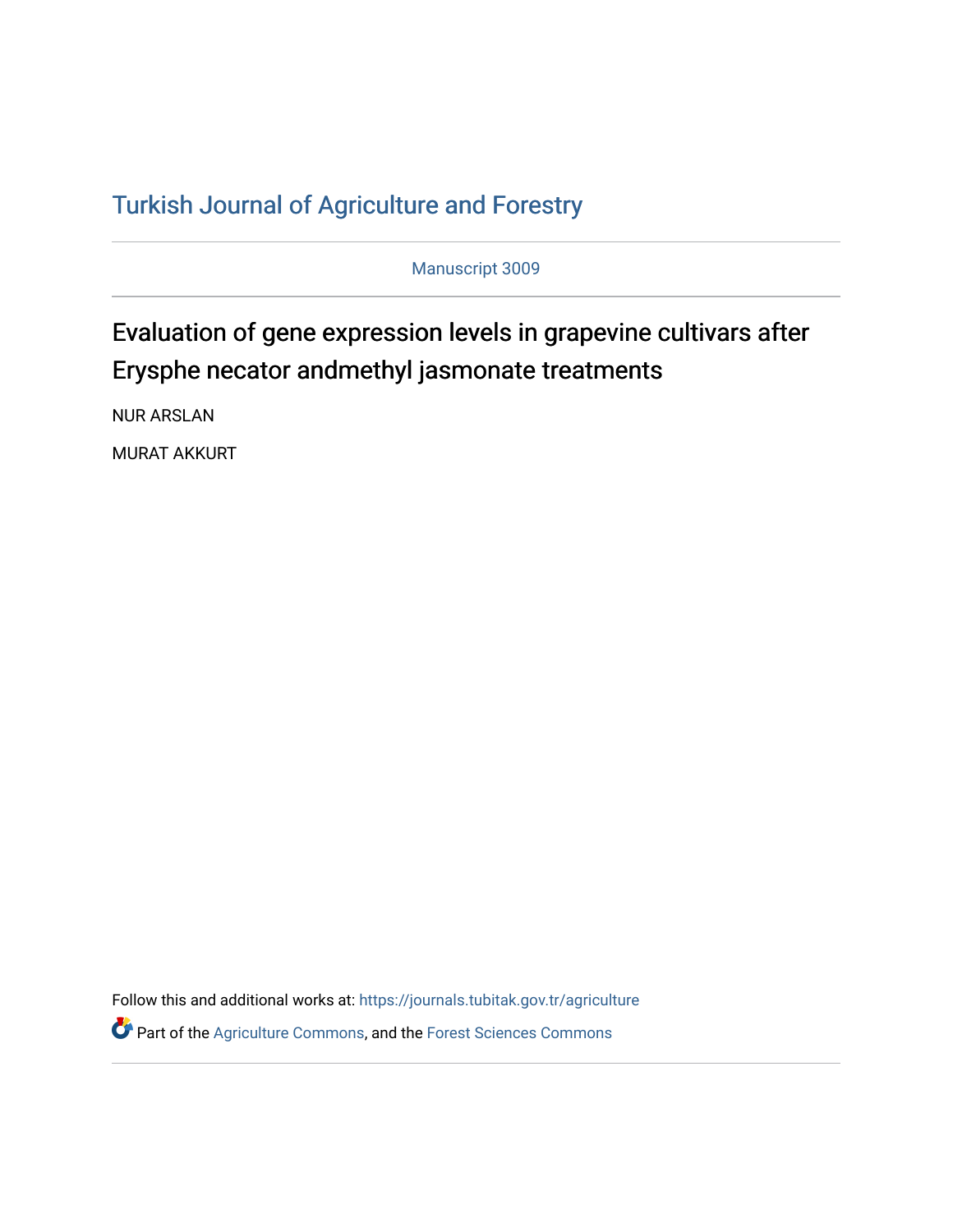

**Turkish Journal of Agriculture and Forestry Turk J Agric For** 

**http://journals.tubitak.gov.tr/agriculture/**

(2022) 46: 359-370 © TÜBİTAK doi:10.55730/1300-011X.3009

## **Evaluation of gene expression levels in grapevine cultivars after** *Erysphe necator* **and methyl jasmonate treatments**

**Nur ARSLAN, Murat AKKURT\***

Department of Horticulture, Faculty of Agriculture, Ankara University, Ankara, Turkey

| <b>Received: 28.01.2022</b> |  | Accepted/Published Online: 31.03.2022 |  | <b>Final Version: 21.06.2022</b> |
|-----------------------------|--|---------------------------------------|--|----------------------------------|
|-----------------------------|--|---------------------------------------|--|----------------------------------|

**Abstract: Abstract**: Powdery mildew (PM - *Eryshpe necator*) is one of the most important diseases threatening the world of viticulture. This study determined that the gene expression levels of Myc2, WRKY1, and DHN1a in Boğazkere (*V. vinifera* L. PM susceptible), Cabernet Sauvignon (*V. vinifera* L. PM susceptible), Kishmish Vatkana (*V. vinifera* L. PM tolerant), and Regent (*V. vinifera* L. PM tolerant) cultivars after PM and PM-Methyl jasmonate (MeJa) treatments by real-time polymerase chain reaction (RT-PCR). The susceptible and tolerant cultivars that were compared in the study were inoculated with PM which was taken from the natural environment and was sprayed with 50 **μM MeJa. Leaf samples of cultivars were collected at 0, 6, 12, 24, 48, 72, 96, and 120** h postinoculation (hpi). RT-PCR analyses of PM and PM-MeJa treatments were performed on WRKY1, DHN1a, and Myc2 genes. Actin1 was used as the reference gene. The analyses concluded that the susceptible and tolerant cultivars utilized different mechanisms and that TF genes were induced in the presence of PM and MeJa. It was determined that PM showed different levels of expression in 3 genes and 4 cultivars. MeJa treatment had a stimulating effect on the response to *E. necator* infection.

**Key words:** *Vitis vinifera* L., *Erysiphe necator*, MeJa, gene expression, WRKY1, DHN1a, Myc2

#### **1. Introduction**

Powdery mildew (*Erysiphe necator* Schwein (syn. *Unciluna necator*  (Schw.)) (Burr.)) is the leading factor that threatens viticulture and causes significant yield and quality losses. All the varieties of *Vitis vinifera* L. species are considered susceptible to PM (Husfeld, 1962).

Jasmonic acid (JA) and Methyl jasmonate (MeJa) are the key regulators of jasmonate response (Staswick, 2008). Jasmonates regulate the environment-specific developmental processes and plant adaptation by controlling responses to biotic and abiotic stimuli(Fonseca et al., 2009). Methyl jasmonate can use the plant is selfdefense system as a signal, and it can be spread by physical contact or airborne to produce a defensive reaction in undamaged plants. MeJa can be stimulated to produce different defense chemicals such as phytoalexins, nicotine, or proteinase inhibitors in the plant. MeJa activates the proteinase inhibitor genes through receptor-mediated signal transmission pathway (Vidhyasekaran, 2016).

Elisitor (such as SA, MeJa, ABA, and Eth) or pathogenactivated TF receptors play an important role in the control of defense gene expression and plant resistance responses (Marchive et al., 2007). TFs regulate the expression of defense genes in plant immune signal systems induced by PAMPs (pathogen-associated molecular patterns) (Century et al., 2008; Moreau et al., 2012). PAMPs and PIMPs (pathogen-induced molecular pattern) / HAMPs (host-associated molecular pattern) enable the expression of various TF genes involved in plant defense responses (Denoux et al., 2008; Higashi et al., 2008; Chujo et al., 2013; McLellan et al., 2013). Many TFs have been shown to induce the priming and 'systemic acquired resistance' (SAR) of defense responses in plants (Chavan and Kamble, 2013; Nakayama et al., 2013).

In cells containing low levels of bioactive jasmonate, JAZ (Jasmonate-Zim Domain) proteins suppress the activity of positive TFs (e.g., MYC2 and MYC3) involved in the expression of early response genes. JA treatment and environmental stress conditions rapidly trigger the expression of JAZ genes. It creates a negative feedback loop that fills JAZ protein pool and suppresses the response to JA (Zhang et al., 2012).

Myc2 gene is the basic regulator of JA signal pathway. By antagonistically regulating two different paths of JA signal pathway, Myc2 coordinates JA-mediated defense responses that determine resistance to pests and pathogens. Another

<sup>\*</sup> Correspondence: akkurt@agri.ankara.edu.tr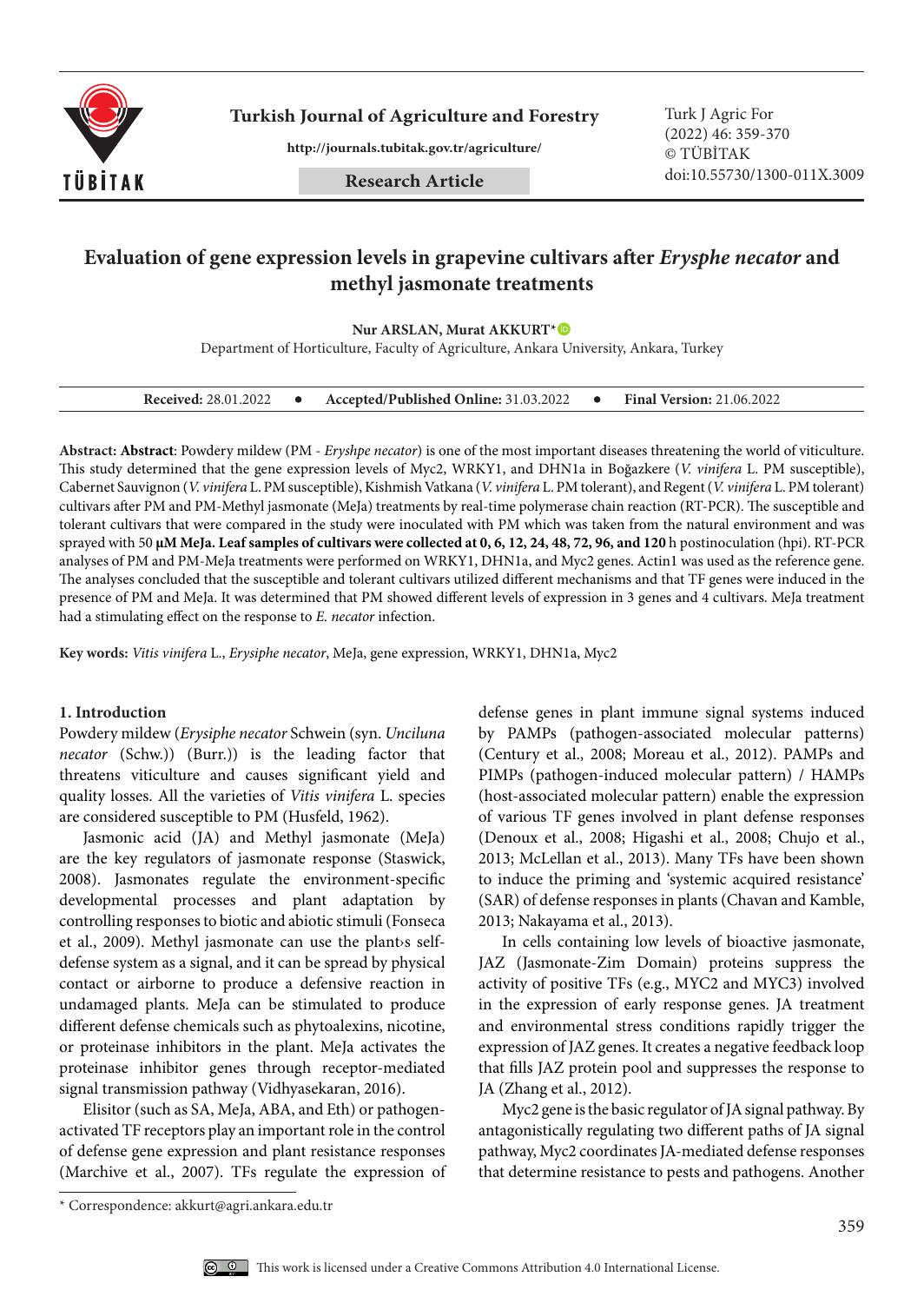important function of Myc2 is that it regulates the crosstalk between signal pathways of JA and other phytohormones such as ABA, SA, GA (gibberellic acid), and IAA (indole acetic acid), and the interactions of JA signal with light and phytochrome signal with circadian rhythm (Montiel et al., 2011). Myc2 gene has been found to be a positive regulator against defense to insect, response to wounds, flavonoid metabolism, and oxidative stress tolerance during JA signaling. In contrast, Myc2 regulates pathogen defense and secondary metabolism expression negatively during JA signal. In other words, Myc2 acts as both a transcriptional activator and a transcriptional repressor in different aspects of JA signal (Kazan and Manners, 2013). Myc2 activation results in the expression of other TFs, such as MYBs and WRKYs, which are important in stress defense.

Most of the WRKY gene family members are associated with pathogen infection and are, therefore, important factors for plant immunity (Wang et al., 2014). Interactions between WRKY and WRKY-related elicitors may be involved in signaling, transcription, chromatin remodeling, and other cellular processes (Chi et al., 2013). TFs formed by WRKY genes activate expression of defense genes in SA- or JA-dependent signal pathway. It has been found that the resistance of grapevine to PM increases with the activation of JA signal pathway. SA and JA are antagonists for the activation of many genes and have different effects on defense mechanisms. JA accumulates with pathogen attack or injury, and creates a different pathway of defense responses such as accumulation of secondary metabolites (alkaloids, phenolic compounds, and terpenes) and pathogenesis-related proteins (Marchive et al., 2013; Guo et al., 2014). The expression and function of WRKY TF have been induced by MeJa in many studies (Mao et al., 2007; Peng et al., 2012; Le Hénanff et al., 2013; Sun et al., 2013; Jiang et al., 2014; Li et al., 2014).

DHNs respond to PM infection by showing a high degree of expression. In particular, drought, cold, heat, embryogenesis, ABA, SA, and MeJa treatments induced DHN1 gene expression in vitis species. DHN1 transcripts reached maximum induction after MeJa treatment (Yang et al., 2012). DHN1 affects SAR by inducing some defense response molecules such as SA and MeJa (Pieterse et al., 2009).

The present study aimed to determine and compare gene expression levels in WRKY1, DHN1a, and Myc2 genes responding to PM infection and the effect of MeJa treatment on resistance to PM diseases with real-time polymerase chain reaction (RT-PCR). Gene expression levels in PM-infected and MeJa-treated genotypes were compared in four grapevine cultivars susceptible and tolerant at different levels to the disease.

## **2. Materials and methods**

#### **2.1. Plant material and growth conditions**

The study was conducted by establishing an experimental setup at Department of Horticulture, Faculty of Agriculture, Ankara University between 2014 and 2018. Boğazkere (*Vitis vinifera*  L. PM susceptible), Cabernet Sauvignon (*Vitis vinifera*  L. PM susceptible), Kishmish Vatkana (*Vitis vinifera* L. PM tolerant), and Regent (*Vitis vinifera* L. PM tolerant) cultivars have been used as plant material.

Cuttings were prepared to have 2 buds before planting. Cuttings and planting media (Perlite + Peat) were treated with 15% NaOCl for 15 min before planting. Then, the cuttings were rinsed with distilled water 3 times for 1 min each. Next, they were rooted in a climate chamber. After rooting, they were left to develop in a controlled growth chamber where temperature and humidity were adjusted. The climate room was set as temperature: 25 °C; humidity: 75%; light intensity: 3 lux; and lighting time: 16 h day/8 h night. The cultivars were irrigated with Hoagland medium at certain intervals (Hoagland and Arnon 1950).

## **2.2.** *Erysiphe necator* **inoculation and Methyl Jasmonate treatments**

The cultivars which were used in the present study developed for approximately 45 days until they contained at least 10 leaves and reached 15–30 cm of shoot length. Leaf samples were taken from each cultivar before the treatments for control. *E. necator*  was collected for inoculation from the infected C. Sauvignon leaves from the vineyard. Inoculation was performed with the conidial suspension at the rate of  $2 \times 10^5$  conidia/mL by spraying the upper surface of the leaves (Atak et al., 2017). After all the experimental pots were infected with PM, 50 μM of MeJa was applied to half of the pots by spraying the leaves (Repka et al., 2004). After the treatments, leaf samples were collected in 3 biological and 2 technical repetitions, provided that they were from different pots for each cultivar, to be used in at 6, 12, 24, 48, 72, 96, and 120 hpi analyses. The samples were stored in a deep freezer at –80 °C. After the sampling, the conditions of the growth chamber were changed in order to provide high temperature and high humidity, which are suitable growth conditions for PM. The conditions were adjusted to have a temperature of 25–30 °C, humidity of 80%–90%, light intensity of 3 lux, and illumination duration of 12 h day/12 h night.

## **2.3. RNA isolation**

Total RNA isolations from the control group and the treated grapevine leaves were performed according to 'Ribospin Plant Total RNA Purification Kit' (Cat no: 307– 150) protocol. After the isolation, RNAs were stored in a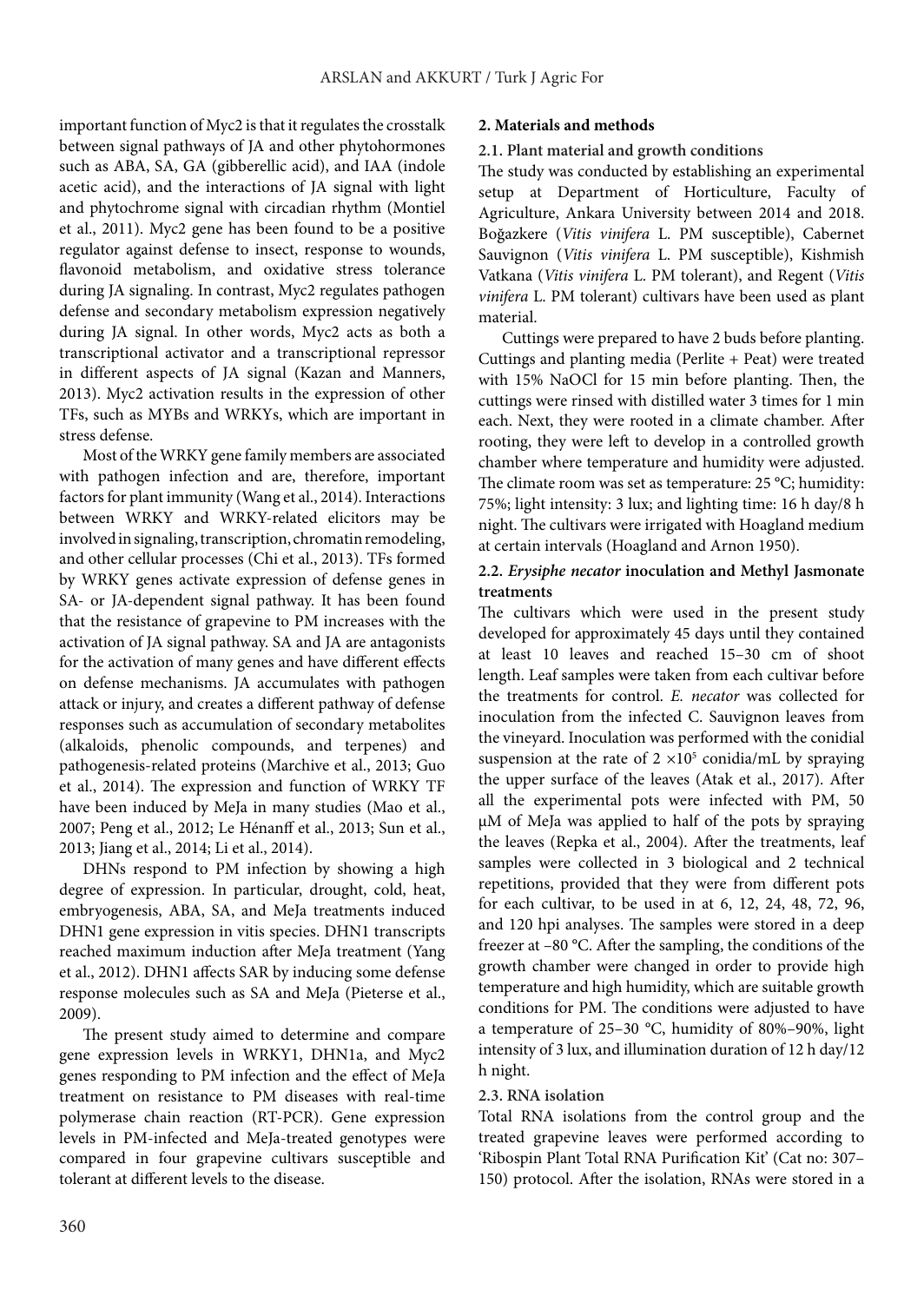deep freezer at –80 °C. The quality and concentration of the isolated RNA were measured using a Nanodrop ND-Spectrometer 1000 (Thermo–Fisher Scientific, USA).

#### **2.4. cDNA synthesis**

cDNA synthesis from RNA samples was performed according to 'First-strand cDNA synthesis kit' (Gene All, Hyperscript First strand synthesis kit, Cat no: 601–005) protocol. cDNAs were stored in a deep freezer at –80 °C. After cDNA synthesis, cDNA quality and concentration were measured with a Nanodrop ND-Spectrometer 1000.

## **2.5. Primer design and real-time PCR reaction**

The primers which were used in RT-PCR were designed with specific oligonucleotides of conserved regions using WRKY1, DHN1a, Myc2, and Actin1 gene sequences from NCBI database. Actin1 was selected as the reference (housekeeping) gene and used for normalization. The primers were designed using PerlPrimer v.1.1.21 and the OligoAnalyzer Tool software. DNA sequences and accession numbers of the primers are given in Table.

RT-PCR reaction was performed using SYBR Green Master mix (GeneAll SybrGreen Master Mix Cat No: 801- 521) in an 'Applied Biosystems StepOnePlus Real-time PCR' device. The peak profiles of RT-PCR reaction of leaf samples taken at different times for 2 different treatments (PM inoculation and PM-MeJa inoculation) of all 4 genes (WRKY1, Myc2, DHN1a, Actin1) were used in the study. Ct values of each sample were determined from these profiles. The obtained Ct values and standard curve graphs of 4 genes were determined quantitatively.

**2.6. Normalization and statistical analysis**

Transcript profiles of the plants which were treated with PM and PM-MeJa were compared with the control profiles and the reference gene. Statistical evaluation of the obtained data was made with Livak and Schmittgen's 2<sup>-ΔΔCT</sup> formula and one-way ANOVA (Livak and Schmittgen, 2001). Analysis of variance was used to test the hypothesis

whether the difference between the means of two or more groups was significant. If the means of more than two groups are to be compared, *F*-test, also known as the analysis of variance (ANOVA), was applied. When the researchers need to compare a control group with more than one experimental group, it is recommended to use the Dunnet test (Dunnet, 1955). In this way, the results of differentiating gene expression in stress treatments were normalized by considering the reference gene Actin1 and control profiles. The mean, standard deviation, standard error, and statistical significance of these data were calculated with the statistical program (SPSS 18). Thus, mRNA expression levels of 4 genes were determined in the plants treated with PM and PM-MeJa. The small Sig value indicates that the change in gene expression level depending on time in PM and PM-MeJa treatments is statistically significant at  $p < 0.05$  level and there is a significant difference between the means of the groups being compared. As the analysis of variance cannot report which one of the compared groups is differed, the post hoc test was performed to find it out in case of a significant difference.

## **3. Results**

**3.1. Normalization and statistical analysis**

In the study, the differences in Myc2, WRKY1, and DHN1a gene expressions in the selected cultivars were determined under stress conditions after 0, 6, 12, 24, 48, 72, 96, and 120 hpi PM and PM-MeJa treatments.

 The responses of the control and the treated cultivars by RT-PCR reaction were determined using the primers given in Table.

The graphs of the gene expressions obtained as a result of PM and PM-MeJa treatments of the cultivars, and comparison between the treatmens and the cultivars for each gene are given in Figures 1 and 2, respectively.

| Table. DNA sequences, amplicon lengths, and accession numbers of the primers. |  |
|-------------------------------------------------------------------------------|--|
|-------------------------------------------------------------------------------|--|

| Primer         | DNA sequences                                       | Amplicon<br>length | Accession<br>number |
|----------------|-----------------------------------------------------|--------------------|---------------------|
| Reference gene |                                                     |                    |                     |
| Vv-Actin1      | F: TCACCACTACTGCTGAACGG<br>R: AGAGGACTTCTGGACAACGG  | 185bp              | AY680701.1          |
| Target genes   |                                                     |                    |                     |
| Vv-DHN1a       | F: TCTGTAAGTTGCCATGCCA<br>R: TCCCTTTCTTCCTTCTCCCA   | 130bp              | IN689936.1          |
| $Vv$ - $Myc2$  | F: CTTAGCCAGTTCCAGCCT<br>R: GTTCAGTTTCTCACGCCTC     | 254bp              | EF636725.2          |
| Vv-WRKY1       | F: AGATGACTGAAGAGGAGCCC<br>R: GTGCTGTCCGTACAAGAAGAG | 341 bp             | GO884198.1          |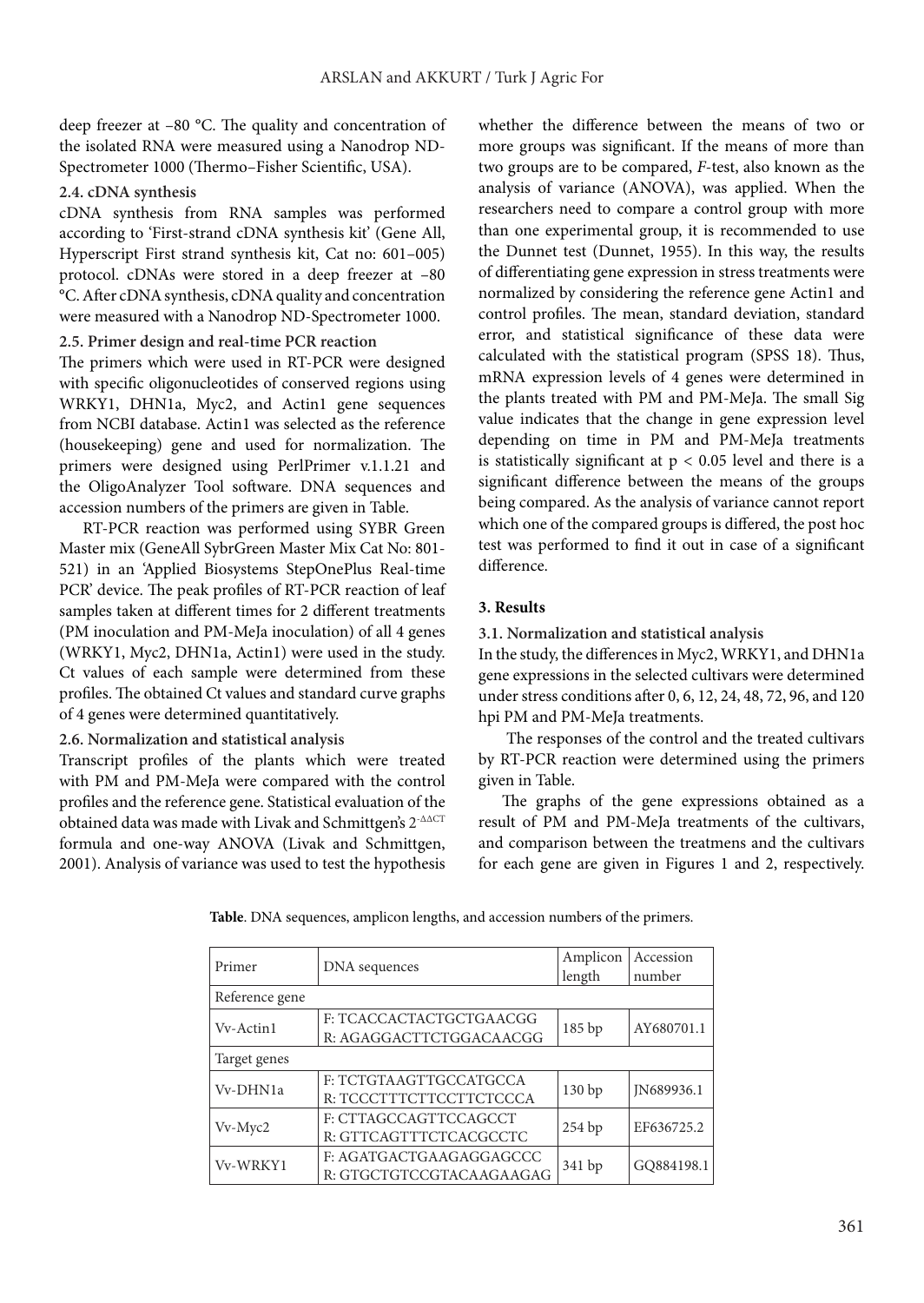

**Figure 1**. Comparison of Myc2 (A,D,G,J), WRKY1 (B,E,H,K) and DHN1a (C,F,I,L) gene expression levels in Boğazkere (A,B,C), C. Sauvignon (D,E,F), K. Vatkana (G,H,I), and Regent (J,K,L) cultivars to PM and PM+MeJa treatments analyzed using Actin1 gene.

The mean, standard error, and standard deviation of gene expression data were calculated after normalization. The value in Sig (Significant) column of ANOVA table is seen as 0.00. Additionally, post hoc test data of PM- and PM-MeJa–treated samples were evaluated (data not shown).

## **3.2. Gene expression levels of cultivars**

## **3.2.1. Boğazkere Myc2 gene expression levels**

Myc2 gave the strongest gene expression at 6 hpi PM treatment in Boğazkere. At 6 hpi, an increase of approximately 5-fold was observed compared to the control. It was evaluated as the first moment when the plant encountered stress. No significant difference was observed compared to the control at 12–96 hpi range. Twenty-four, 72, and 96 hpi were found to be statistically nonsignificant. At 120 hpi, Myc2 gene expression showed the greatest increase (more than 6-fold). In Boğazkere's response to PM-MeJa treatment, Myc2 gene showed the strongest expression at 6 hpi and 12 hpi (6 hpi: 12 fold; 12 hpi: 14-fold). Similarly, at other times, there was a continuous increase compared to the control. The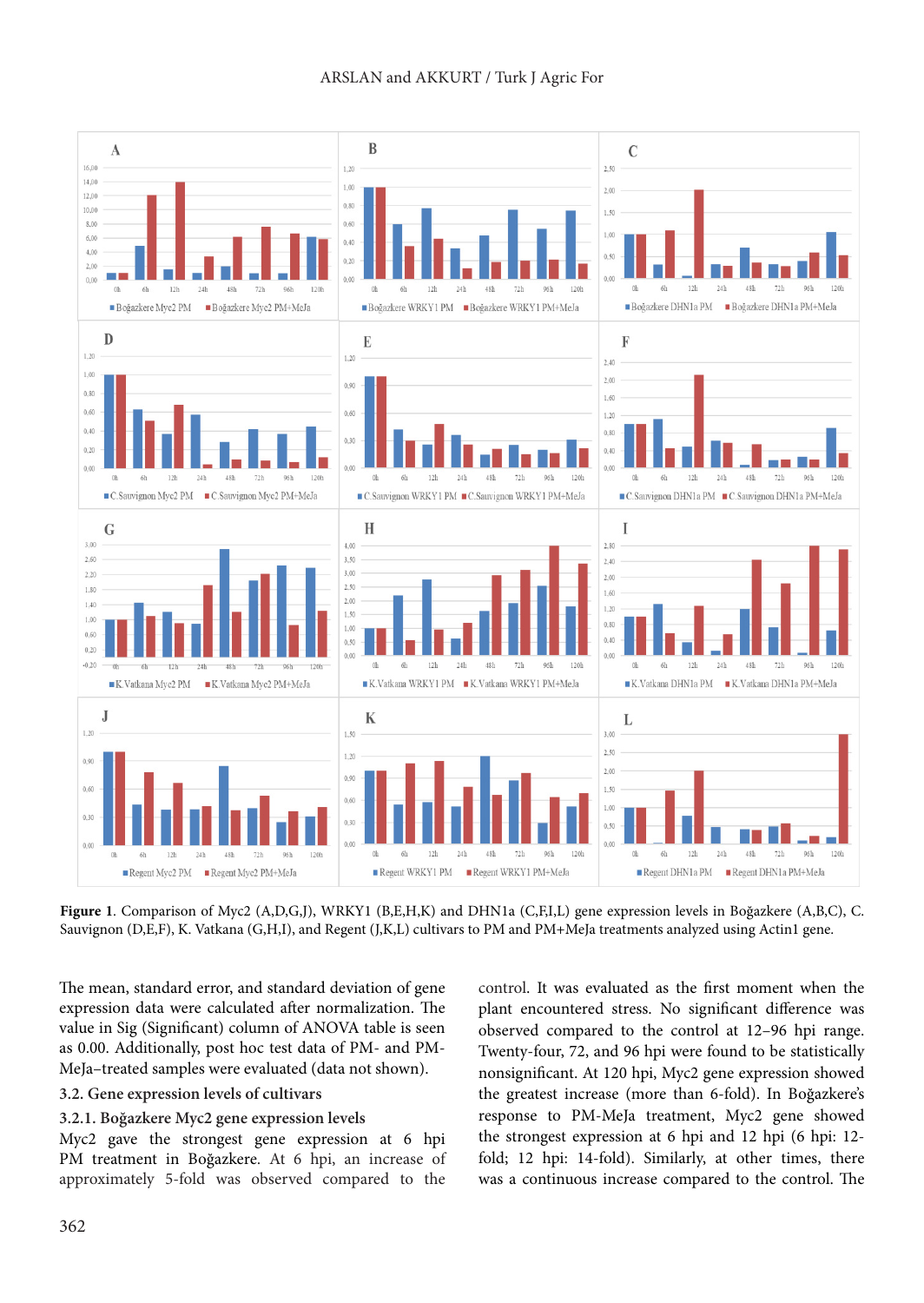

**Figure 2**. Comparison of Myc2 (A,B), WRKY1 (C,D), and DHN1a (E,F) gene expression levels in 4 cultivars to PM and PM+MeJa treatments analyzed using Actin1 gene.

detection of significant increases relative to the control at all treatment durations clearly indicates that MeJa affects Myc2 gene region. When PM and PM-MeJa treatments on Boğazkere were compared, it became clearer how effective MeJa was in plant defense in Myc2 gene expression. The comparison of graphs showed that MeJa treatment produced significant increases in Myc2 gene expression. The expressions were level at 120 hpi in both treatments, indicating that the effect of MeJa disappeared. In all other time periods, more gene expression was observed in MeJa treatment compared to *E. necator* treatment. These results suggest that MeJa with Myc2 may play a role in plant disease resistance (Figure 1A).

#### **3.2.2. Boğazkere WRKY1 gene expression levels**

Boğazkere demonstrated a decreased WRKY1 gene expression in response to PM treatment compared to the control. It was concluded that PM suppressed WRKY1 gene expression. In Boğazkere's response to PM-MeJa treatment, a decreased expression was observed in WRKY1 gene expression compared to the control as well. PM-MeJa treatment greatly suppressed WRKY1 gene expression. When PM and PM-MeJa treatments on Boğazkere were compared, it was observed that WRKY1 gene expression was a negative regulator and MeJa treatment reduced WRKY1 gene expression further (Figure 1B).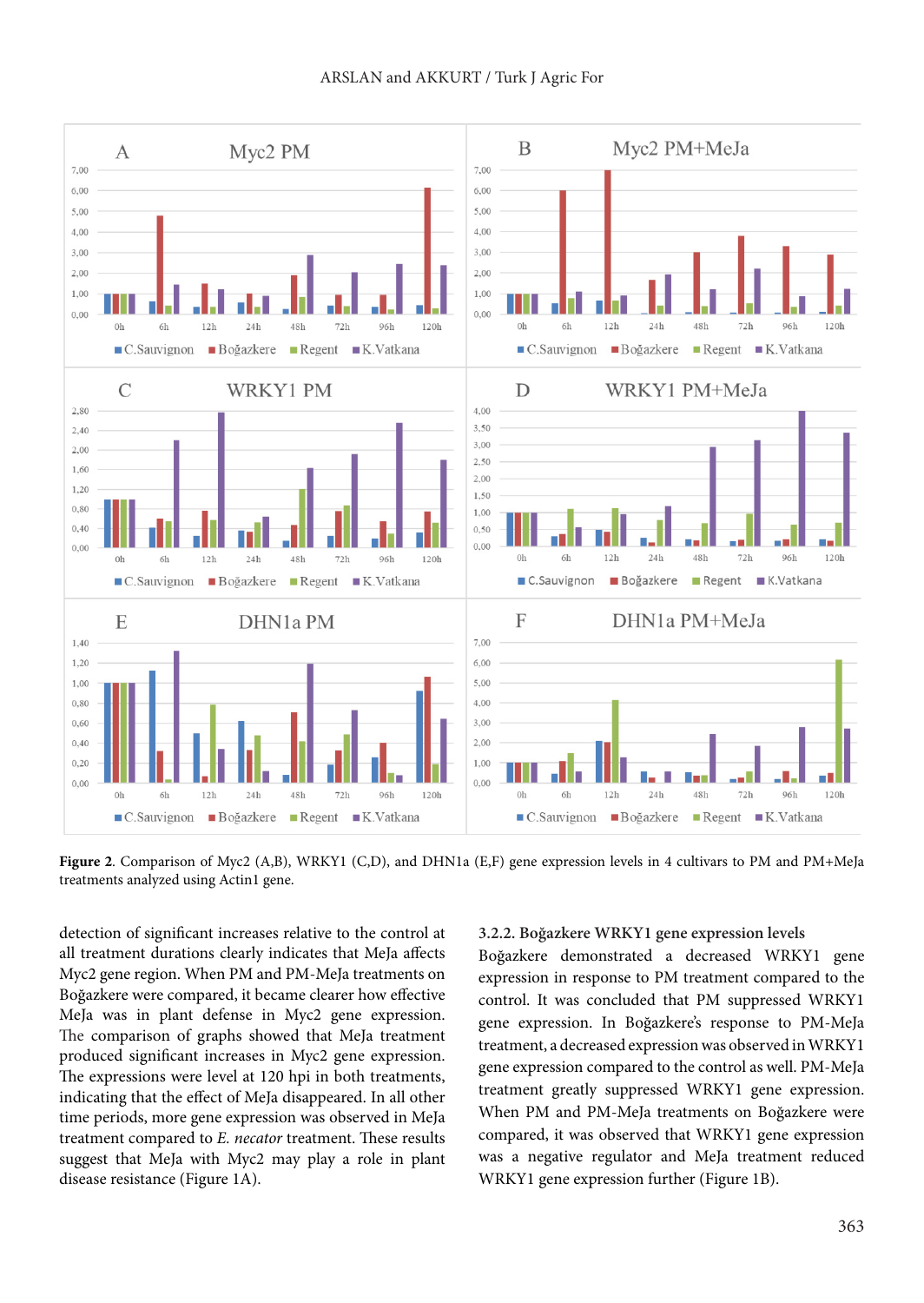## **3.2.3. Boğazkere DHN1a gene expression levels**

DHN1a gene expression was suppressed in Boğazkere's response to PM treatment. There was only a slight increase at 120 hpi compared to the control, which was found to be statistically nonsignificant. In Boğazkere's response to PM-MeJa treatment, DHN1a gene expression was first increased and then decreased compared to the control. MeJa caused a slight increase in DHN1a gene expression at 6 hpi, but at other times, decreased expressions were determined compared to the control. When evaluated statistically, this slight increase at 6 hpi was found to be nonsignificant. When PM and PM-MeJa treatments were compared, MeJa treatment increased DHN1a gene expression up to 12 hpi and gave the strongest defense responses (6 hpi: 3.5-fold; 12 hpi: 29-fold). MeJa effect disappeared at 24 hpi and upwards (Figure 1C).

**3.2.4. Cabernet Sauvignon Myc2 gene expression levels** In terms of PM treatment on C. Sauvignon, Myc2 gene expression was upregulated relative to the control. Myc2 gene expression was observed to decrease in PM-MeJa treatment on C. Sauvignon. Almost no expression was found in the time periods except for 6 hpi and 12 hpi. Comparing PM and PM-MeJa treatments for C. Sauvignon, the effect of MeJa was increased 2-fold only at 12 hpi while MeJa had a negative effect on Myc2 gene at the rest of the other times (Figure 1D).

## **3.2.5. Cabernet Sauvignon WRKY1 gene expression levels**

WRKY1 gene expression decreased in PM treatment on C. Sauvignon compared to the control. Similarly, the expression decreased with PM-MeJa treatment. When PM and PM-MeJa treatments were compared, it is seen that the effect of MeJa increased at 12 hpi (2-fold) and 48 hpi (1.5-fold). The decreases observed at other times were small (Figure 1E).

**3.2.6. Cabernet Sauvignon DHN1a gene expression levels** In the response of C. Sauvignon to PM treatment, DHN1a gene expression was only slightly increased at 6 hpi compared to the control. In case of PM-MeJa treatment, DHN1a gene expression was decreased in all time periods except for 12 hpi. An approximate 2-fold increase was seen at 12 hpi. The effect of MeJa varied in PM and PM-MeJa treatments for C. Sauvignon. It decreased at 6 hpi and 120 hpi but increased at 12 hpi and 48 hpi. MeJa was not effective at 24, 72, and 96 hpi (Figure 1F).

## **3.2.7. Kishmish Vatkana Myc2 gene expression levels**

The effects of PM treatment on Myc2 gene expression in K. Vatkana showed that the defense-related mechanisms emerged at 48 hpi, and Myc2 gene expression was positively regulated (48 hpi: 3-fold; 72 hpi: 2-fold; 96 hpi: 2.5-fold; 120 hpi: 2.5-fold). The expressions at 12 and 24 hpi were found to be nonsignificant. As a response to PM-MeJa treatment,

Myc2 gene expression in K. Vatkana increased at 24 hpi  $(-2-fold)$  and 72 hpi  $(-2.5-fold)$ . The responses at 6, 12, 48, 96, and 120 hpi were found to be nonsignificant. A comparison of PM and PM-MeJa treatments show that MeJa treatment decreased at 6, 12, 48, 96, and 120 hpi but increased at 24 hpi and 72 hpi (Figure 1G).

**3.2.8. Kishmish Vatkana WRKY1 gene expression levels** WRKY1 gene expression showed an increased expression profile in K. Vatkana as a response to PM treatment. It decreased only at 24 hpi. In K. Vatkana's response to PM-MeJa treatment, WRKY1 gene expression decreased at 6 hpi and 12 hpi while it increased at other time periods. Statistically, at 12 hpi and 24 hpi were found to be nonsignificant. When PM and PM-MeJa treatments were compared, the effect of MeJa showed a decreased expression at 6 hpi and 12 hpi while it increased at other times. These results show that the effect of MeJa appeared at 24 hpi and played a role in its defense by increasing WRKY1 gene expression (Figure 1H).

**3.2.9. Kishmish Vatkana DHN1a gene expression levels** DHN1a gene expression demonstrated an irregular expression in K. Vatkana's response to PM treatment. While there was a slight increase in 6 hpi and 48 hpi compared to the control, it decreased at other times. Statistically, the response at 48 hpi was found to be nonsignificant. DHN1a gene expression, as a response to PM-MeJa treatment, decreased at 6 hpi and 24 hpi compared to the control but increased at other times. Statistically, at 12 hpi was found to be nonsignificant. Comparing PM and PM-MeJa treatments, the effect of MeJa decreased only at 6 hpi, while it increased at other times. These results suggest that MeJa treatment in K. Vatkana effectively stimulated the defense responses of DHN1a gene at 12 hpi (Figure 1I).

## **3.2.10. Regent Myc2 gene expression levels**

It was observed that Myc2 gene expression in Regent was suppressed in its response to PM treatment and had similar expression levels except for 48 hpi. Myc2 gene expression was decreased in PM-MeJa treatment compared to the control. When PM and PM-MeJa treatments were compared, it was observed that the effect of MeJa increased 2-fold at 6 hpi and 12 hpi (Figure 1J).

## **3.2.11. Regent WRKY1 gene expression levels**

In Regent's response to PM treatment, WRKY1 gene expression showed a decreased expression compared to the control except for 48 hpi. The responses at 48 hpi and 72 hpi were statistically nonsignificant. As a response to PM-MeJa treatment, an increase was observed in WRKY1 gene expression in Regent at 6 hpi and 12 hpi, although it was not as high as the control. When PM and PM-MeJa treatments were compared, it was seen that WRKY1 gene expression increased with MeJa treatment (Figure 1K).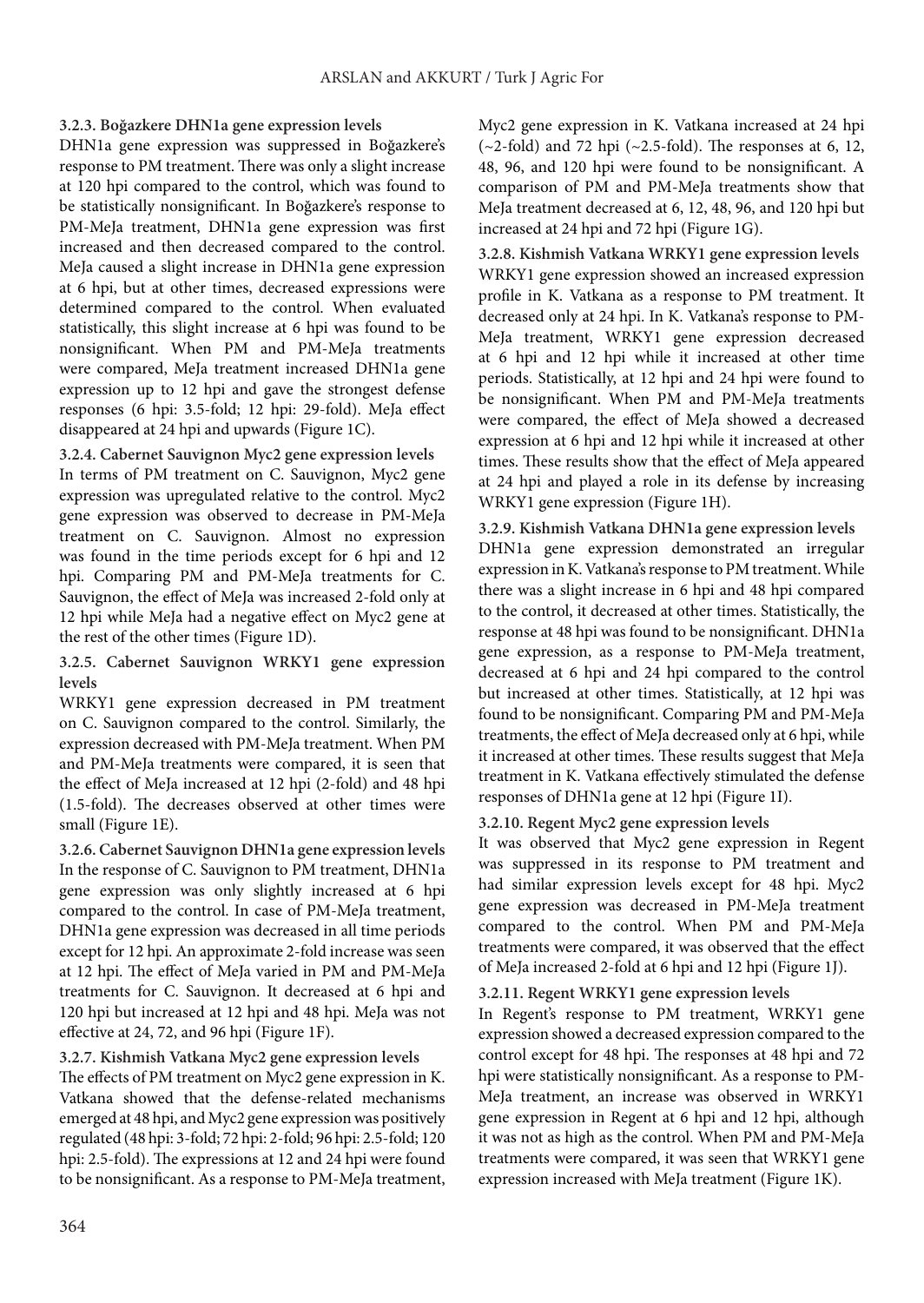#### **3.2.12. Regent DHN1a gene expression levels**

In Regent's response to PM treatment, DHN1a gene expression exhibited a decreased expression compared to the control. In particular, there was no DHN1a gene expression at 6 hpi. The gene expression increased again at 12 hpi but continued to decrease over subsequent time periods. After PM-MeJa treatment, DHN1a gene expression increased at 6 hpi (1.5-fold) and 12 hpi (4-fold) compared to the control. In the following time periods, the expressions decreased compared to the control. These results suggested that the effect of MeJa appeared at 6 hpi and 12 hpi in Regent and was effective in plant defense. At 120 hpi, it was determined that DHN1a gene expression increased 6-fold compared to the control. When PM and PM-MeJa treatments were compared, MeJa was found to significantly increase DHN1a gene expression. These increases were the greatest at 6 hpi (37-fold), 12 hpi (5 fold), and 120 hpi (32-fold) (Figure 1L).

## **3.3. Comparison of gene expression levels of cultivars**

**3.3.1. Comparison of Myc2 gene expression levels by cultivar**

When Myc2 gene expression was compared in 4 cultivars after PM treatment, there was a 5-fold increase in 6 hpi, especially in Boğazkere, compared to other cultivars. Boğazkere and K. Vatkana showed more expression at 12 hpi and 24 hpi, respectively, than the other 2 cultivars. However, K. Vatkana demonstrated more expression at 48, 72, and 96 hpi in Myc2 gene than Boğazkere. At 120 hpi, Boğazkere exhibited 2.5-fold more expression than K. Vatkana. Myc2 gene expressions of C. Sauvignon and Regent were close to each other in all time periods (Figure 2A).

Myc2 gene expression was compared in 4 cultivars after PM-MeJa treatment, and it was observed that Boğazkere showed more gene expression than other cultivars (except at 24 hpi). It was observed that the gene expression difference between the cultivars increased from 2-fold to 94.5-fold. After Boğazkere, K. Vatkana was the cultivar with the most expression, but it was not as remarkable as Boğazkere. Regent and C. Sauvignon showed decreasing expression following K. Vatkana. Gene expression in C. Sauvignon was less than other cultivars. Between the two tolerant cultivars, K. Vatkana showed higher gene expression than Regent (Figure 2B).

## **3.3.2. Comparison of WRKY1 gene expression levels by cultivar**

When WRKY1 gene expression was compared in 4 cultivars after PM treatment, it was seen that K. Vatkana showed a much higher gene expression (between 1.5 and 13-fold) than all other cultivars. This expression occurred at most at 12 hpi. Other cultivars showed similar expressions (Figure 2C).

WRKY1 gene expression was compared in 4 cultivars after PM-MeJa treatment, and the conclusion is that K. Vatkana showed a higher gene expression than other cultivars. This difference was evident at 48 hpi and higher. C. Sauvignon and Boğazkere showed similar expressions, and the cultivar with the most expression was Regent following K. Vatkana (Figure 2D).

**3.3.3. Comparison of DHN1a gene expression levels of cultivars**

When DHN1a gene expression was compared in 4 cultivars after PM treatment, a variable distribution was observed. The highest expressions were recorded at 6, 48, and 72 hpi for K. Vatkana; at 12 hpi for Regent; at 24 hpi for C. Sauvignon; and at 96 hpi and 120 hpi for Boğazkere (Figure 2E).

When DHN1a gene expression was compared in 4 cultivars after PM-MeJa treatment, Regent was determined to show significantly increased expression at 12 hpi and 120 hpi compared to other cultivars. K. Vatkana exhibited an increased expression profile at 48 hpi and higher. DHN1a gene was expressed the most at 12 hpi in all cultivars compared to the control (Figure 2F).

#### **4. Discussion**

Disease resistance in plants depends on many reactions from the cytological level to the molecular level, including the morphological characteristics of the epidermal cell, signal transmission, and the number, diversity, and severity of genes related to disease resistance mechanism (Zhu et al., 2012). Therefore, although it is natural that there are differences in the expressions of TF genes in susceptible and tolerant plants, examining and evaluating other mechanisms and pathways collectively will contribute to understanding the differences in gene expressions.

In the present study, Myc2 gene expression was seen to differ in susceptible and tolerant cultivars. Susceptible Boğazkere was the cultivar that demonstrated the most expression in both PM and PM-MeJa treatments. Tolerant K. Vatkana stood out as the second most expressed cultivar after Boğazkere. These results may be interpreted as that Myc2 was positively expressed on PM in Boğazkere and K. Vatkana and reflects basic plant-triggered immunity by participating in basal defense. In this comparison, although susceptible Boğazkere and tolerant K. Vatkana cultivars followed each other, the upregulation in Boğazkere only at 6 hpi and in K. Vatkana after at 48 hpi indicates that defense mechanisms are activated in different time periods. This dissimilarity also indicates itself in operating genes in the same pathways. A similar result was observed by Zhang et al. (2019) who reported *E. necator* treatment in the tolerant V. *quinquangularis* Shang-24 which demonstrated the highest expression of VqJAZ4 gene at 72 hpi, followed by 96 hpi and 120 hpi as a higher increase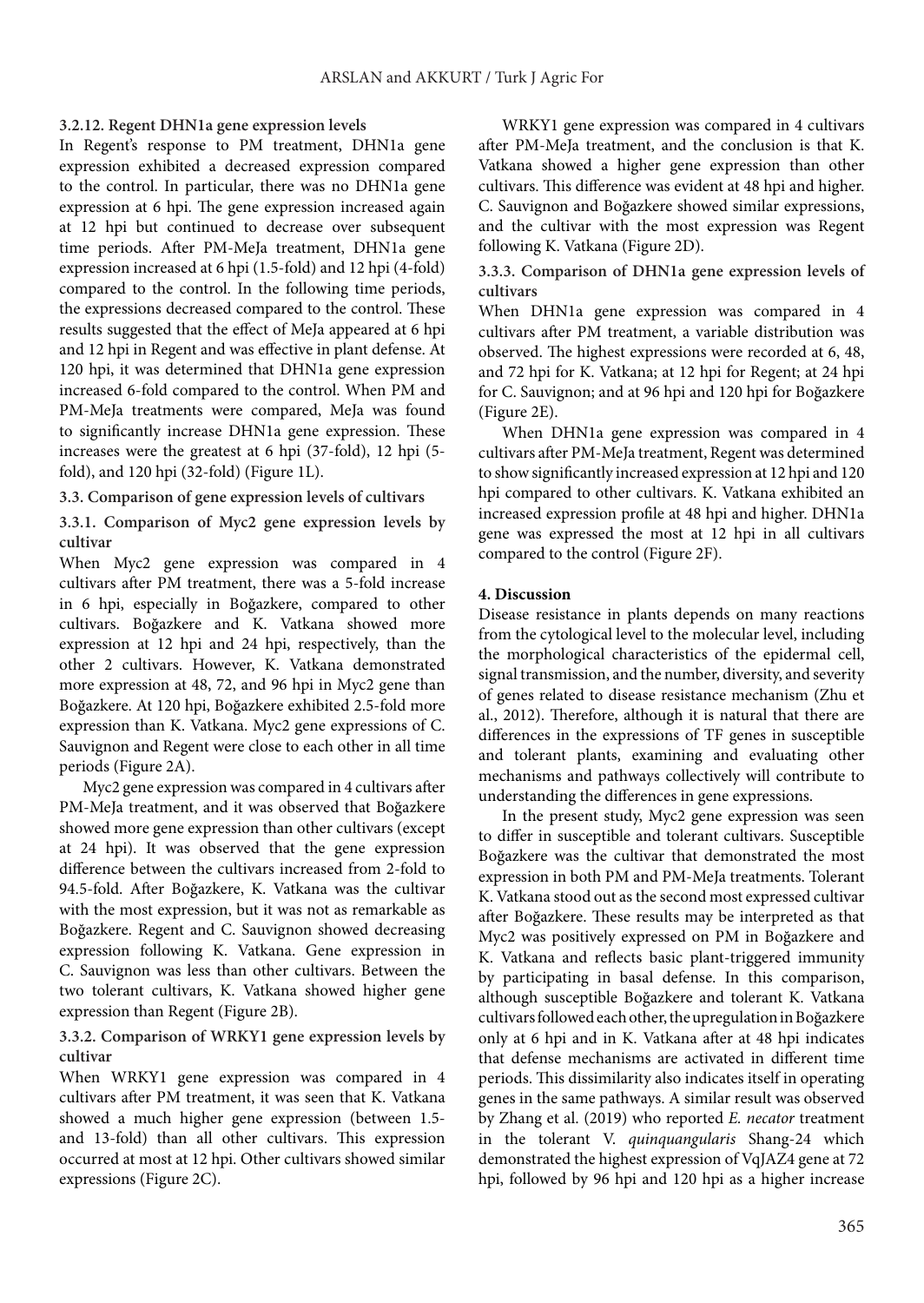compared to the control. These transcriptional responses showed that VqJAZ4 can affect the regulation of responses to PM. These results, which are parallel to the expressions of Myc2 and JAZ4 genes and are related to each other in the pathways in which PM resistance genes are regulated, suggested that 2 genes participate in PM response. In the present study, susceptible C. Sauvignon and tolerant Regent exhibited decreased expressions. These results showed that different mechanisms may be involved in the suppression of this gene in K. Vatkana and Regent. The cultivar with the least expression in Myc2 gene was found to be C. Sauvignon. However, it was determined as a remarkable result because Boğazkere, as a susceptible cultivar, showed maximum expression of a gene such as Myc2, which has important roles in plant defense. Therefore, it is important to study the defense mechanisms of Boğazkere against pathogens in detail. In the present research, other cultivars except Boğazkere provided results in parallel with the expectations in terms of Myc2 gene expression.

When the effect of MeJa treatment on cultivars was evaluated, it was seen that Myc2 gene expression was positively effected in Boğazkere. Lorenzo et al. (2004) proposed that Myc2 gene positively regulates JAsusceptible genes. It has been clearly seen in the present results that the treatment of MeJa, which increased the expression of Myc2 gene, is effective in the defense of Boğazkere. On the other hand, Myc2 gene expression increased slightly with MeJa treatment in Regent. It is known that Myc2 gene acts as a negative regulator in JA pathway (Kazan and Manners, 2013). It also proves that MeJa acts as a negative regulator in plant defense in tolerant Regent. In K. Vatkana which is also tolerant, MeJa treatment generally decreased Myc2 gene expression and showed an inconsistent increase-decrease. It showed that MeJa treatment revealed a variable mechanism on Myc2 gene expression. It is thought that different TFs or pathways may play a role in the defense mechanisms in tolerant K. Vatkana. Induced resistance does not necessarily require direct activation of defense responses but may also result from the expression of a faster and stronger basal defense response upon pathogenic attack. The increased capacity to express infection-induced basal defenses is called 'priming' (Conrath, 2009) which causes faster and stronger induction of defense mechanisms after pathogenic attack (Jung et al., 2009; Conrath, 2011; Martinez-Medina et al., 2013; Po-Wen et al., 2013). The mechanisms involved here may have negatively affected MeJa activity through SA for tolerant K. Vatkana. In addition, MeJa treatment in tolerant Shang-24 with VqJAZ4 gene approximately increased 3-fold at 1 hpi and resulted in an expression close to the control at other intervals in a study by Zhang et al. (2019). These increases and decreases in gene expressions have similar expressions in Myc2 and JAZ4 which work synergistically. Unlike

Boğazkere, MeJa treatment in C. Sauvignon decreased Myc2 gene expression significantly. Since Myc2 is known to act as a negative regulator of JA pathway in a susceptible cultivar such as C. Sauvignon, it is expected that MeJa would reduce Myc2 gene expression. MeJa has been shown to be a stimulant on PM to regress the disease. It is thought that Myc2 displays a negative profile with the effect of other TFs that regulate down-stream JA response genes involved in MeJa signal pathways. It can be inferred that PM affects SA signal pathway in order to obstruct defense mechanisms and SA, which works antagonistically with JA, inhibits this mechanism. Therefore, MeJa might have negatively affected Myc2 gene expression. SA, JA, and Eth defense signal pathways do not function independently but exhibit complex cross-talk and interaction including synergism and antagonism during the defense response (Glazebrook, 2005).

As another gene evaluated in the present study, WRKY1 provided expected expressions in susceptible and tolerant cultivars. It has decreasing expressions in susceptible Boğazkere and C. Sauvignon but increasing expressions in tolerant Regent and K. Vatkana. Li et al. (2010) studied VpWRKY1 expression induced by *E. necator* infection in 11 grapevine genotypes (5 tolerant, 6 susceptible). Maximum induction of VpWRKY1 was found to be higher in *E. necator*-resistant grapevine genotypes than in susceptible ones after *E. necator*  inoculation. These results are in parallel with the findings obtained in the present study. All *E. necator*-resistant grapevine genotypes had more than four-fold maximum VvWRKY1 induction. In the present study, the highest expression of VvWRKY1 in K. Vatkana occurred during early infection times. Li et al. (2010) observed the maximum induction of WRKY1 in *E. necator*resistant *V. pseadoreticulata* Baihe-35-1 genotype at 12 hpi, similar to the results obtained in this study. VpWRKY1 expression levels peaked at 6–12 hpi and then decreased to original levels at 96–120 hpi in all genotypes. The maximum induction of VpWRKY1 was observed at 12 hpi in *E. necator-*resistant genotype Baihe-35-1. Considering that WRKY1 gene expression is the highest at 12 hpi in Boğazkere, it may be stated that 12 hpi is an important time period in the response to PM. Guo et al. (2014) reported that VvWRKY53 (named as VvWRKY1 by Marchive et al. 2007) significantly increased expressions 24 h after inoculation. In the present study, WRKY1 gene expressions were generally found to be at their highest level after 12 hpi PM inoculation in Boğazkere and K. Vatkana. Therefore, it is concluded that VvWRKY53 and WRKY1 genes which were studied here may play a role in the emergence of the resistance response during the early phase of the infection. It has been suggested that WRKY1 gene has an important role in inducing the basal defense response against *E. necator*, with little or no involvement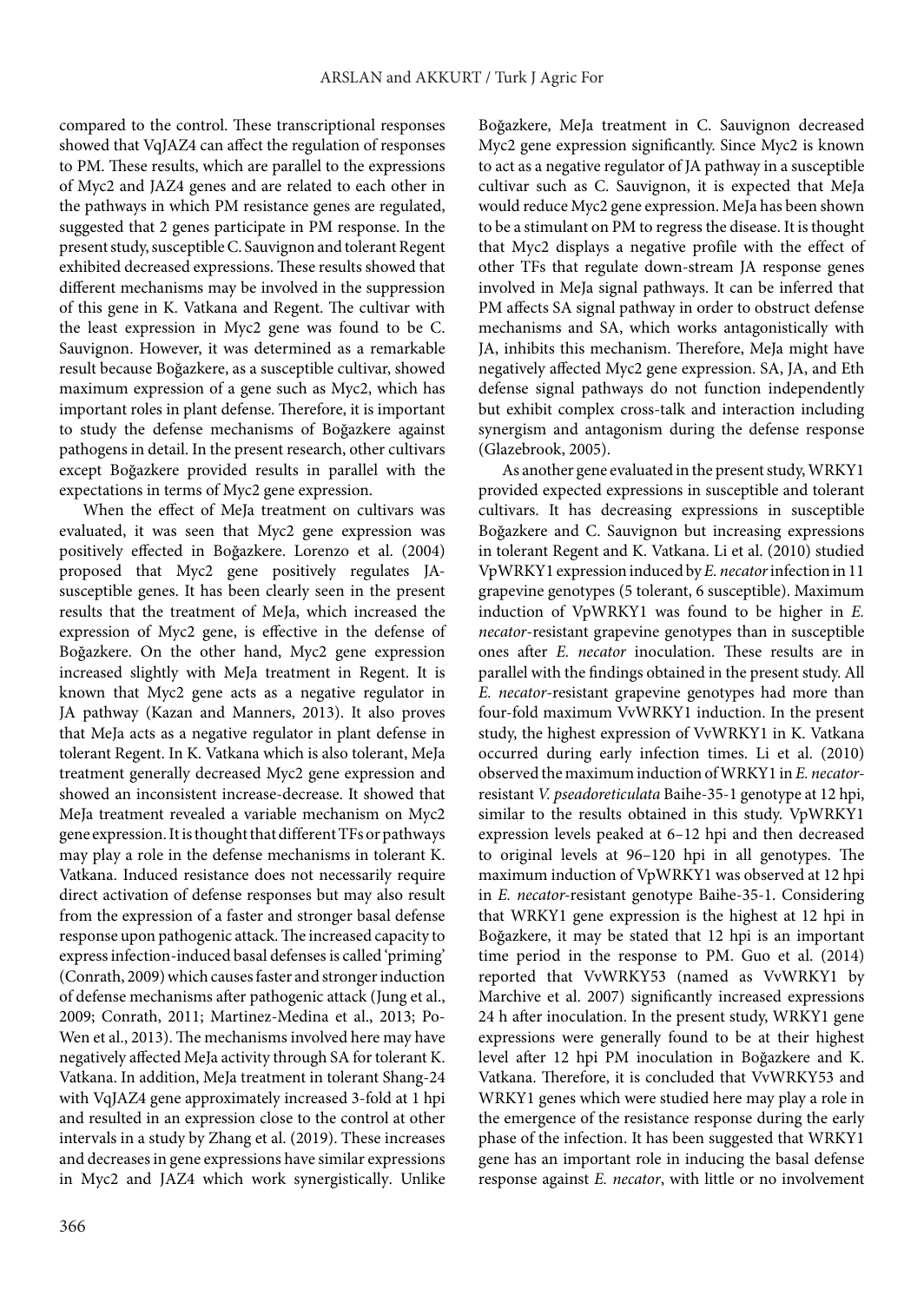in the mechanism mediated by resistance genes (Guo et al., 2014). Wang et al. (2014) reported more VvWRKY expression in susceptible C. Sauvignon than resistant Norton after *E. necator* infection, contrary to the results in the present study. Calonnec et al. (2021) suggested that Artaban (VRH3082-1-42 x Regent), Prior, and C. Sauvignon overexpressed VvWRKY1 after inoculation in all leaves. Additionally, gene expression for VvWRKY2 was suppressed in these cultivars. Overexpression of VvWRKY2 in C. Sauvignon was associated positively with the disease. This result supports the hypothesis of an interaction between the detection of PAMP by WRKY1 and the protein encoded by WRKY2 and the resistance gene for Artaban. However, WRKY1 acted as a suppressor of PAMP-induced basal defense against PM in Regent in the present study.

The transcriptional response to MeJa and other elicitors is much faster than the metabolic response (Belhadj et al., 2008; Vannozzi et al., 2012). The increases in WRKY1 gene expression after MeJa treatment, especially in K. Vatkana at 48 hpi and later, support this conclusion. Considering that plant disease resistance is supported by JA pathway (Zhang et al., 2015), it has been observed that there is a large increase in PM-MeJa treatment at 48 hpi and later. The current results show that MeJa treatments increased WRKY1 gene expression significantly in K. Vatkana but a little in Regent. These results support the hypothesis that different resistance mechanisms may exist in Regent and K. Vatkana. Li et al. (2010) determined that the basal VpWRKY1 transcript level in Baihe-35-1 was not significantly induced by MeJa and reported a decreased expression compared to their control, which is similar in the current study. Similar expression profiles in tolerant Regent and Baihe-35-1 is a surprising but expected result for these two WRKY1 genes in different groups. Susceptible Boğazkere and C. Sauvignon demonstrated decreased gene expressions with MeJa treatment.

It has been suggested that WRKY1 gene may be involved in signal pathways that include SA signalmediated hypersensitive response (HR) and a different set of defense responses may be activated by JA/Ethylene signal (Marchive et al., 2007). Marchive et al. (2007) determined that transcript accumulation reached its maximum at 4 hpi and 8 hpi and started to decrease at 24 hpi after SA treatment. Similarly, MeJa treatment reduced WRKY1 expression in Boğazkere at 24 hpi and later in the present study. The involvement of JA signal in biotrophic infection is still understood poorly. A detailed analysis of jasmonates and SA together with the metabolic flux analysis of the jasmonate pathway can confirm the modulation of jasmonate metabolism in response to PM (Pimentel et al., 2021). Additionally, exogenous treatment of MeJa to *V. vinifera*  elicited tolerance to *E. necator* infection, and JA

signaling was associated with defense responses to PM in grapevine in a study by Belhadj et al. (2006). Therefore, it may be hypothesized that jasmonates may function in SAmediated responses as cross-talk (Robert-Seilaniantz et al., 2011) and possibly in interaction with signal pathways involving ABA and IAA (Coelho et al., 2019).

DHN1a gene expression exhibited almost expected results in the susceptible and tolerant cultivars. Dehydrins protect plant cells from desiccation damage during environmental stress and participate in host resistance against various pathogens (Yang et al., 2012). In the current study, this feature of DHN1a gene was interpreted as stimulating pathways that are effective in activating the gene after PM-induced stress in leaves. It was observed that these pathways increased the expression of DHN1a gene by activating especially at 12 hpi, but this increase was still negative compared to the control. Wan et al. (2007) defined *V. yeshanensis* Yanshan-1 as susceptible to PM, whereas Yang et al. (2012) evaluated it as tolerant and stated that it showed an expression profile similar to susceptible Pinot Noir (V. *vinifera* cv.). In the present study, this gene showed early expression only at 6 hpi with a slight increase in K. Vatkana and C. Sauvignon. Boğazkere attempted to create a defense at 48 hpi, but it was negative compared with the control. Yang et al. (2012) reported that DHN1 demonstrated an increased expression in *V. yeshanensis* and *V. vinifera* L. after inoculation with *E. necator*, and the expression level of DHN1 was higher in resistant *V. yeshanensis* than susceptible *V. vinifera* L.. It has been hypothesized that tolerant cultivars activate their chemical and structural defense earlier than susceptible cultivars to prevent penetration by pathogens (Dai et al., 1995). DHN1a gene behaved differently in the presence of MeJa in tolerant cultivars. Regent increased expression up to 12 hpi but then decreased it. K. Vatkana showed an increase at 48 hpi as a late activation. PM treatment alone caused an irregular expression profile on DHN1a gene expression in K. Vatkana. An expression increase was detected with MeJa treatment at 48 hpi and later. It has been interpreted as that MeJa regulates DHN1a gene expression. The highest gene expression was detected in Regent at 120 hpi. DHN1a gene expression increased in tolerant Regent and K. Vatkana. These results show that DHN1a can be effective in plant defense mechanisms of tolerant Regent and K. Vatkana. Susceptible Boğazkere and C. Sauvignon showed increased gene expression at 12 hpi and decreased afterwards. Yang et al. (2012) reported that DHN1 transcripts from MeJa-treated leaves showed early expression with the highest stimulation approximately 4 h after treatment. In the present study, cultivars except K. Vatkana showed early expression at 12 hpi and the results were found to be compatible with each other.

Although the results of 3 gene regions and 4 cultivars studied in the study differ, the current study showed that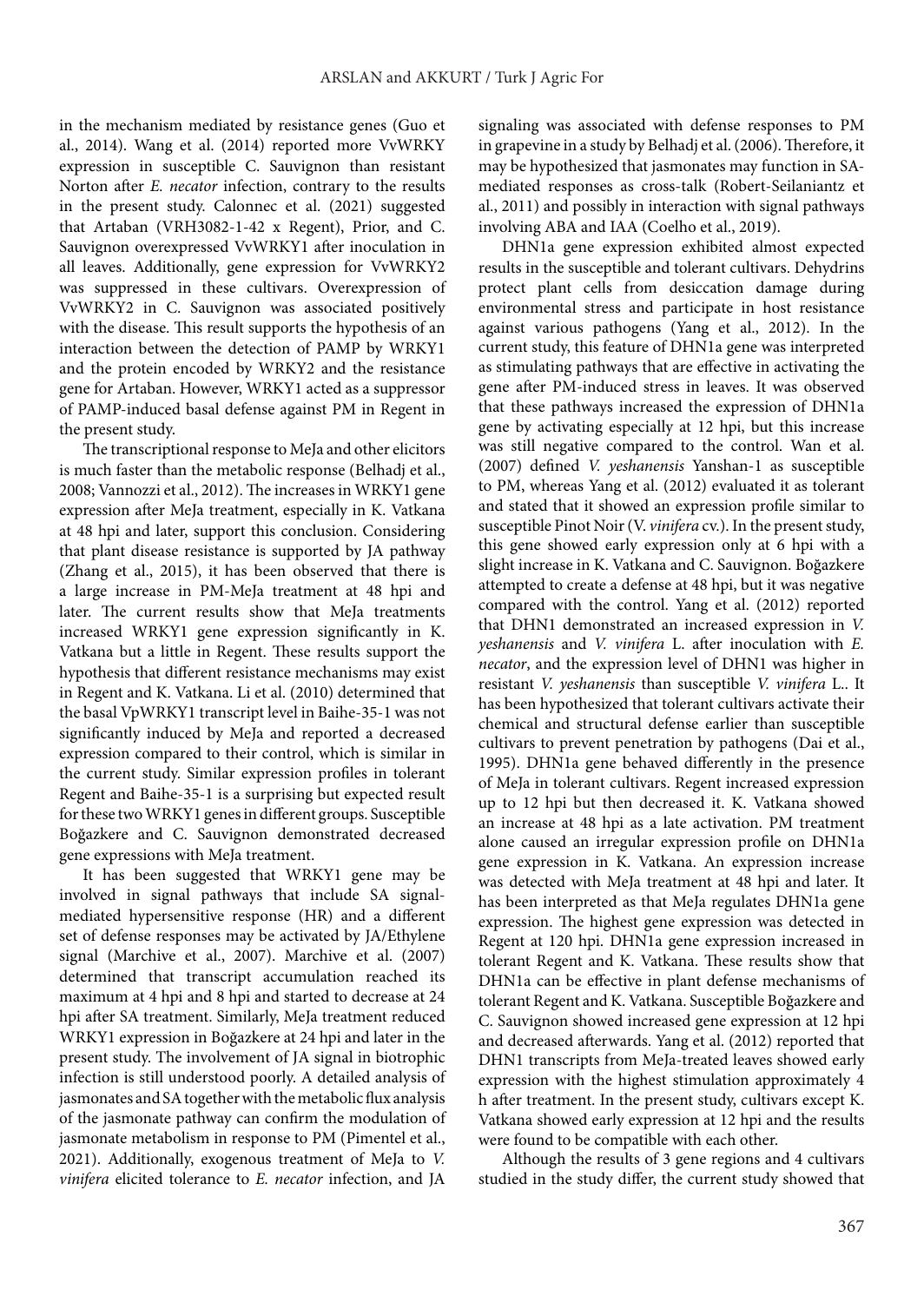MeJa was an effective elicitor on *E. necator* by stimulating defense responses. Tolerant cultivars have a higher induction of programmed cell death than susceptible cultivars (Feechan et al., 2011). This suggests that susceptible and tolerant cultivars use different mechanisms and are stimulated by different TF genes in the presence of PM. A better understanding of gene expressions and the pathways of these genes can be obtained by analyzing

#### **References**

- Atak A, Akkurt M, Polat Z, Çelik H, Kahraman KA (2017). Susceptibility to downy mildew (*Plasmopara viticola*) and powdery mildew (*Erysiphe necator*) of different vitis cultivars and genotypes. Ciência e Técnica Vitivinícola 32 (1): 23-32. [doi: 10.1051/ctv/20173201023](https://doi.org/10.1051/ctv/20173201023)
- Belhadj A, Saigne C, Telef N, Cluzet S, Bouscaut J et al. (2006). Methyl Jasmonate induces defense responses in grapevine and triggers protection against *Erysiphe necator*. Journal of Agricultural and Food Chemistry. 54: 9119-9125. [doi: 10.1021/jf0618022](https://doi.org/10.1021/jf0618022)
- Belhadj A, Telef N, Cluzet S, Bouscaut J, Corio-Costet MF et al. (2008). Ethephon elicits protection against *Erysiphe Necator* in grapevine. Journal of Agricultural and Food Chemistry 56: 5781–5787. doi: 10.1021/jf800578c
- Calonnec A, Jolivet J, Ramaroson ML, Dufour MC, Corio-Costet MF (2021). Defence responses of grapevine cultivars to powdery mildew: ontogenic resistance versus genetic resistance. Plant Pathology 70: 1583–1600. doi: 10.1111/ppa.13404
- Century K, Reuber TL, Ratcliffe OJ (2008). Regulating the regulators: The future prospects for transcription-factor-based agricultural biotechnology products. Plant Physiology 147: 20–29. [doi:](https://doi.org/10.1104/pp.108.117887) [10.1104/pp.108.117887](https://doi.org/10.1104/pp.108.117887)
- Chavan V, Kamble A (2013). β-Aminobutyric acid primed expression of WRKY and defence genes in *Brassica carianta* against Alternaria blight. Journal of Phytopathology 161: 859–865. [doi:](https://doi.org/10.1111/jph.12132) [10.1111/jph.12132](https://doi.org/10.1111/jph.12132)
- Chi Y, Yang Y, Zhou J, Fan B, Yu J et al. (2013). Protein-protein interactions in the regulation of WRKY transcription factors. Molecular Plant 6 (2): 287–300. [doi: 10.1093/mp/sst026](https://doi.org/10.1093/mp/sst026)
- Chujo T, Miyamoto K, Shimogawa T, Shimizu T, Otake Y et al. (2013). OsWRKY28, a PAMP-responsive transrepressor, negatively regulates innate immune responses in rice against blast fungus. Plant Molecular Biology 82: 23–37. doi: 10.1007/ s11103-013-0032-5
- Coelho J, Almeida-Trapp M, Pimentel D, Soares F, Reis P et al. (2019). The study of hormonal metabolism of Trincadeira and Syrah cultivars indicates new roles of salicylic acid, jasmonates, ABA and IAA during grape ripening and upon infection with *Botrytis cinerea*. Plant Science 283: 266–277. doi: 10.1016/j. plantsci.2019.01.024
- Conrath U (2009). Priming of induced plant defense responses. Advances in Botanical Research 51: 361–395. [doi: 10.1016/](https://doi.org/10.1016/S0065-2296(09)51009-9) [S0065-2296\(09\)51009-9](https://doi.org/10.1016/S0065-2296(09)51009-9)

chemical contents such as phytoalexins (stilbenes), flavonoids, and phenolic compounds, which may lead to productive knowledge for science and viticulture.

#### **Acknowledgments**

This article was reproduced from the PhD study by Nur Arslan.

- Conrath U (2011). Molecular aspects of defence priming. Trends Plant Science 16: 524–531. doi: 10.1016/j.tplants.2011.06.004
- Dai GH, Andary C, Mondolot-Cosson L, Boubals D (1995). Histochemical studies on the interaction between three species of grapevine, *Vitis vinifera, V. rupestris* and *V. rotundifolia* and the downy mildew fungus, *Plasmopara viticola*. Physiological and Molecular Plant Pathology 46: 177–188.
- Denoux C, Galletti R, Mammarella N, Gopalan S, Werck D et al. (2008). Activation of defense response pathways by OGs and Flg22 elicitors in Arabidopsis seedlings. Molecular Plant 1: 423–445. doi: 10.1093/mp/ssn019
- Dunnett CW (1955). A Multiple Comparison Procedure for Comparing Several Treatments with a Control. Journal of the American Statistical Association. 50 (272): 1096-1121. doi: 10.1080/01621459.1955.10501294
- Feechan A, Kabbara S, Dry IB (2011). Mechanisms of powdery mildew resistance in the Vitaceae family. Molecular Plant Pathology 12: 263–274. doi: 10.1111/j.1364-3703.2010.00668.x
- Fonseca S, Chico J, Solano R (2009). The Jasmonate pathway: the ligand, the receptor and the core signalling module. Current Opinion in Plant Biology 12 (5): 539–547. doi: [10.1016/j.](https://doi.org/10.1016/j.pbi.2009.07.013) [pbi.2009.07.013](https://doi.org/10.1016/j.pbi.2009.07.013)
- Glazebrook J (2005). Contrasting mechanisms of defense against biotrophic and necrotrophic pathogens. Annual Review of Phytopathology 43: 205–227. doi: 10.1146/annurev. phyto.43.040204.135923
- Guo C, Guo R, Xu X, Gao M, Li X et al. (2014). Evolution and expression analysis of the grape (*Vitis vinifera* L.) WRKY gene family. Journal of Experimental Botany 65 (6): 1513–1528. doi: 10.1093/jxb/eru007
- Higashi K, Ishiga Y, Inagaki Y, Toyoda K, Shiraishi T et al. (2008). Modulation of defense signal transduction by flagellininduced WRKY41 transcription factor in *Arabidopsis thaliana*. Molecular Genetics and Genomics 279: 303–312. doi: 10.1007/ s00438-007-0315-0
- Hoagland DR, Arnon DI (1950). The water-culture method for growing plants without soil (1950). California Agricultural Experimental Station Circular 347: 1-32.
- Husfeld B (1962). Reben. Handbuch der Pflanzenzüchtung. Band 6.2. Auflage Paul Parey Verlag. Berlin, Hamburg (in German).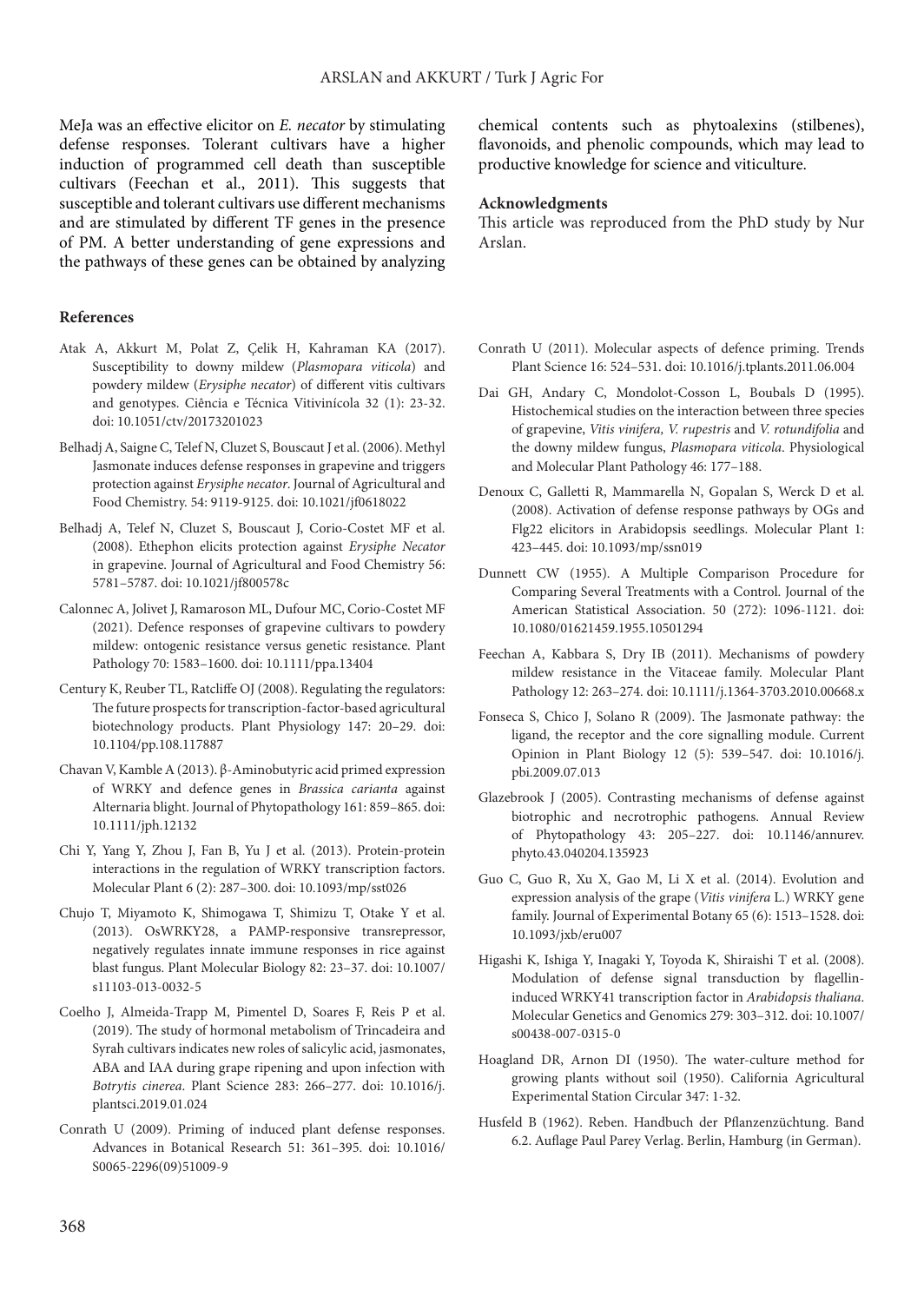- Jiang Y, Duan Y, Yin J, Ye S, Zhu J et al. (2014). Genome-wide identification and characterization of the Populus WRKY transcription factor family and analysis of their expression in response to biotic and abiotic stresses. Journal of Experimental Botany 65: 6629–6644. doi: 10.1093/jxb/eru381
- Jung HW, Tschaplinski TJ, Wang L, Glazebrook J, Greenberg JT (2009). Priming in systemic plant immunity. Science 324: 89– 91. doi: 10.1126/science.1170025
- Kazan K, Manners J (2013). MYC2: The Master in Action. Molecular Plant 6 (3): 686–703. doi: 10.1093/mp/sss128
- Le Hénanff G, Profizi C, Courteaux B, Rabenoelina F, Gérard C et al. (2013). Grapevine NAC1 transcription factor as a convergent node in developmental processes, abiotic stresses, and necrotrophic/biotrophic pathogen tolerance. Journal of Experimental Botany 64 (16): 4877–4893. [doi: 10.1093/jxb/](https://doi.org/10.1093/jxb/ert277) [ert277](https://doi.org/10.1093/jxb/ert277)
- Li H, Xu Y, Xiao Y, Zhu Z, Xie X et al. (2010). Expression and functional analysis of two genes encoding transcription factors, VpWRKY1 and VpWRKY2, isolated from Chinese wild *Vitis pseudoreticulata*. Planta 232: 1325–1337. doi: 10.1007/s00425- 010-1258-y
- Li C, He X, Luo X, Xu L, Liu L et al. (2014). Cotton WRKY1 mediates the plant defense-to-development transition during infection of cotton by *Verticillium dahliae* by activating JASMONATE ZIMDOMAIN1 expression. Plant Physiology 166: 2179–2194. doi: 10.1104/pp.114.246694
- Livak KJ, Schmittgen TD (2001). Analysis of relative gene expression data using real-time quantitative PCR and the 2(-Delta Delta C(T)) Method. Methods 25 (4): 402–408. doi: 10.1006/ meth.2001.1262
- Lorenzo O, Chico JM, Sánches-Serrano JJ, Solano R (2004). JASMONATE-INSENSITIVE1 Encodes a MYC Transcription Factor Essential to Discriminate between Different Jasmonate-Regulated Defense Responses in Arabidopsis[W]. Plant Cell 16 (7): 1938-1950. doi: 10.1105/tpc.022319
- Mao P, Duan M, Wei C, Li Y (2007). WRKY62 transcription factor acts downstream of cytosolic NPR1 and negatively regulates Jasmonate responsive gene expression. Plant and Cell Physiology 48: 833–842. [doi: 10.1093/pcp/pcm058](https://doi.org/10.1093/pcp/pcm058)
- Marchive C, Mzid R, Deluc L, Barrieu F, Pirrello JA et al. (2007). Isolation and characterization of a *Vitis vinifera* transcription factor, VvWRKY1, and its effect on responses to fungal pathogens in transgenic tobacco plants. Journal of Experimental Botany 58 (8): 1999–2010. [doi: 10.1093/jxb/erm062](https://doi.org/10.1093/jxb/erm062)
- Marchive C, Leon C, Kappel C, Coutos-Thevenot P, Corio-Costet M et al. (2013). Over-Expression of VvWRKY1 in Grapevines Induces Expression of Jasmonic Acid Pathway-Related Genes and Confers Higher Tolerance to the Downy Mildew. PLoS ONE 8 (1): e54185. [doi: 10.1371/journal.pone.0054185](https://doi.org/10.1371/journal.pone.0054185)
- Martinez-Medina A, Fernández I, Sánchez-Guzmán MJ, Jung SC, Pascual JA et al. (2013). Deciphering the hormonal signalling network behind the systemic resistance induced by *Trichoderma harzianum* in tomato. Frontiers in Plant Science 4: 206. [doi: 10.3389/fpls.2013.00206](https://doi.org/10.3389/fpls.2013.00206)
- McLellan H, Boevink PC, Armstrong MR, Pritchard L, Gomez S et al. (2013). An RxLR effector from *Phytophthora infestans* prevents relocalisation of two plant NAC transcription factors from the endoplasmic reticulum to the nucleus. PLoS Pathogens 9 (10). [doi: 10.1371/journal.ppat.1003670](https://doi.org/10.1371/journal.ppat.1003670)
- Montiel G, Zarei A, Korbes A, Memelink J (2011). The Jasmonate-Responsive element from the ORCA3 Promoter from *Catharanthus roseus* is active in Arabidopsis and is controlled by the transcription factor AtMYC2. Plant and Cell Physiology 52 (3): 578–587. doi: 10.1093/pcp/pcr016
- Moreau M, Tian M, Klessig DF (2012). Salicylic acid binds NPR3 and NPR4 to regulate NPR1-dependent defense responses. Cell Research 22: 1631-1633. doi: 10.1038/cr.2012.100
- Nakayama A, Fukushima S, Goto S, Matsushita A, Shimono M et al. (2013). Genome-wide identification of WRKY45-regulated genes that mediate benzothiadiazole-induced defense responses in rice. BMC Plant Biology 13: 150.
- Peng X, Hu Y, Tang X, Zhou P, Deng X et al. (2012). Constitutive expression of rice WRKY30 gene increases the endogenous jasmonic acid accumulation, PR gene expression and resistance to fungal pathogens in rice. Planta 236: 1485–1498. doi: 10.1007/s00425-012-1698-7
- Pieterse CMJ, Leon-Reyes A, Van der Ent S, Van Wees SCM (2009). Networking by small-molecule hormones in plant immunity. Nature Chemical Biology 5: 308–316. doi: 10.1038/ nchembio.164
- Pimentel D, Amaro R, Erban A, Mauri N, Soares F et al. (2021). Transcriptional, hormonal, and metabolic changes in susceptible grape berries under powdery mildew infection. Journal of Experimental Botany 72 (18): 6544–6569. doi: 10.1093/jxb/erab258
- Po Wen C, Singh P, Zimmerli L (2013). Priming of the Arabidopsis pattern-triggered immunity response upon infection by nerotrophic *Pectobacterium carotovorum* bacteria. Molecular Plant Pathology 14: 58–70. doi: 10.1111/j.1364- 3703.2012.00827.x
- Repka V, Fıscherová I, Šılhárová K (2004). Methyl Jasmonate is a potent elicitor of multiple defense responses in grapevine leaves and cell-suspension cultures. Biologia Plantarum 48 (2): 273-283.
- Robert Seilaniantz A, Grant M, Jones JD (2011). Hormone crosstalk in plant disease and defense: more than just jasmonatesalicylate antagonism. Annual Review of Phytopathology 49: 317–343. doi: 10.1146/annurev-phyto-073009-114447
- Sun L, Zhang H, Li D, Huang L, Hong Y et al. (2013). Functions of rice NAC transcription factors, ONAC122 and ONAC131, in defense responses against *Magnaporthe grisea*. Plant Molecular Biology 81: 41–58. doi: 10.1007/s11103-012-9981-3
- Staswick P (2008). JAZing up Jasmonate signaling. Trends in Plant Science 13 (2): 66-71. [doi: 10.1016/j.tplants.2007.11.011](https://doi.org/10.1016/j.tplants.2007.11.011)